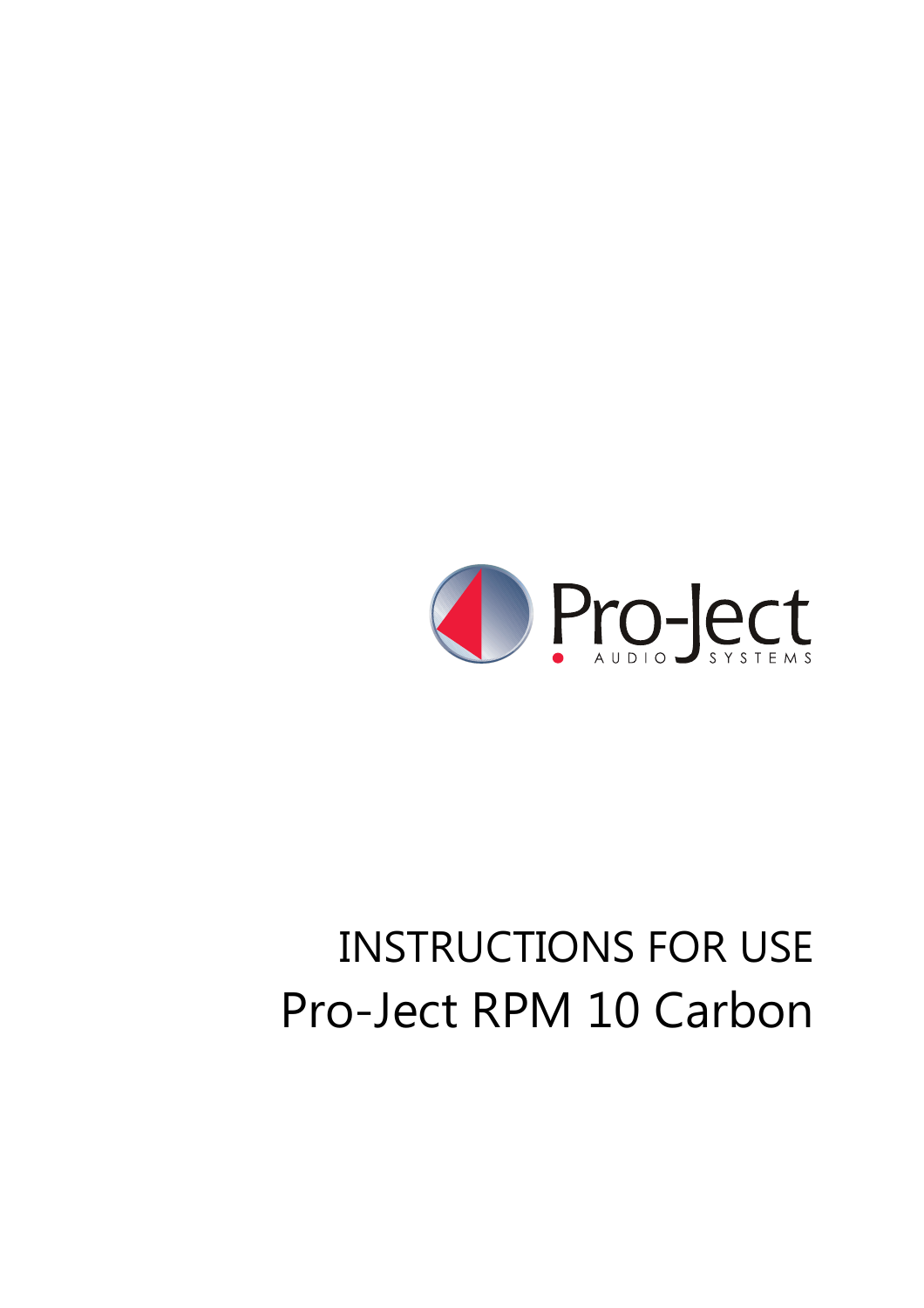

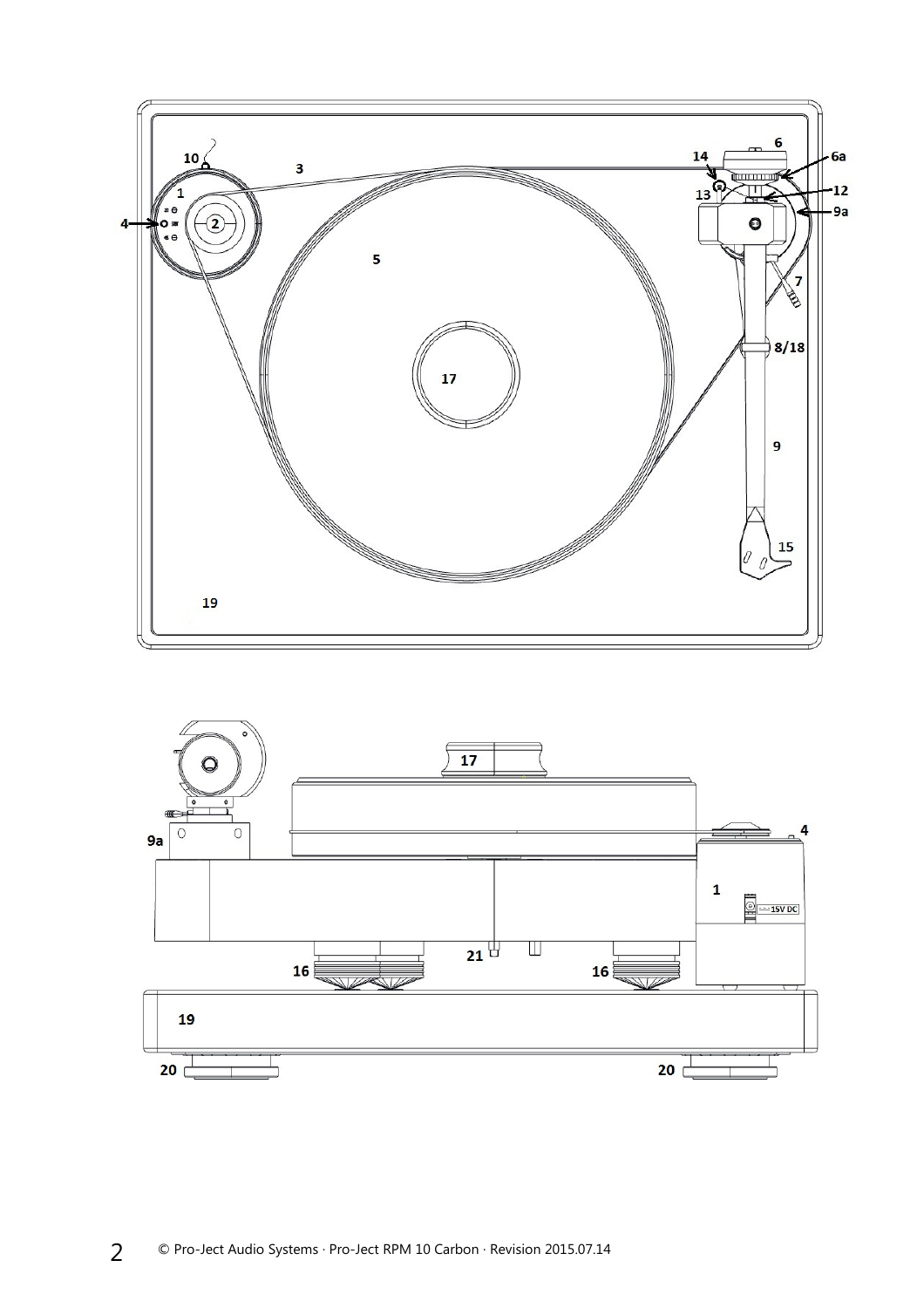## Pro-Ject RPM 10 Carbon

## Controls, features and connections

- 1 Separate motor unit (motor and motor base) \*
- 2 Drive pulley
- 3 Drive belt \*
- 4 Speed control button
- 5 Platter \*
- 6 Tonearm counterweight \* 6a Downforce scale
- 7 Tonearm lift lever
- 8/18 Tonearm rest and removable transport lock
- 9 Tonearm tube 9a Tonearm base
- 10 Power supply socket
- 11 Phono output through 5-PIN connector
- 12 Anti-skating weight adjustment scale
- 13 Anti-skating weight \*
- 14 Anti-skating weight wire support
- 15 Headshell with finger lift
- 16 Height-adjustable, tip-toe feet
- 17 Record weight \*
- 19 Base Pro-Ject Ground It Deluxe Carbon \*
- 20 Height-adjustable, magnet supported feet \*

#### 21 Black square screw

- Signal cable Connect IT 5P-CC, 123cm (not shown) \*
- Universal power supply (not shown) \*
- Single adapter (not shown) \*
- Spirit level (not shown) \*
- Template (not shown) \*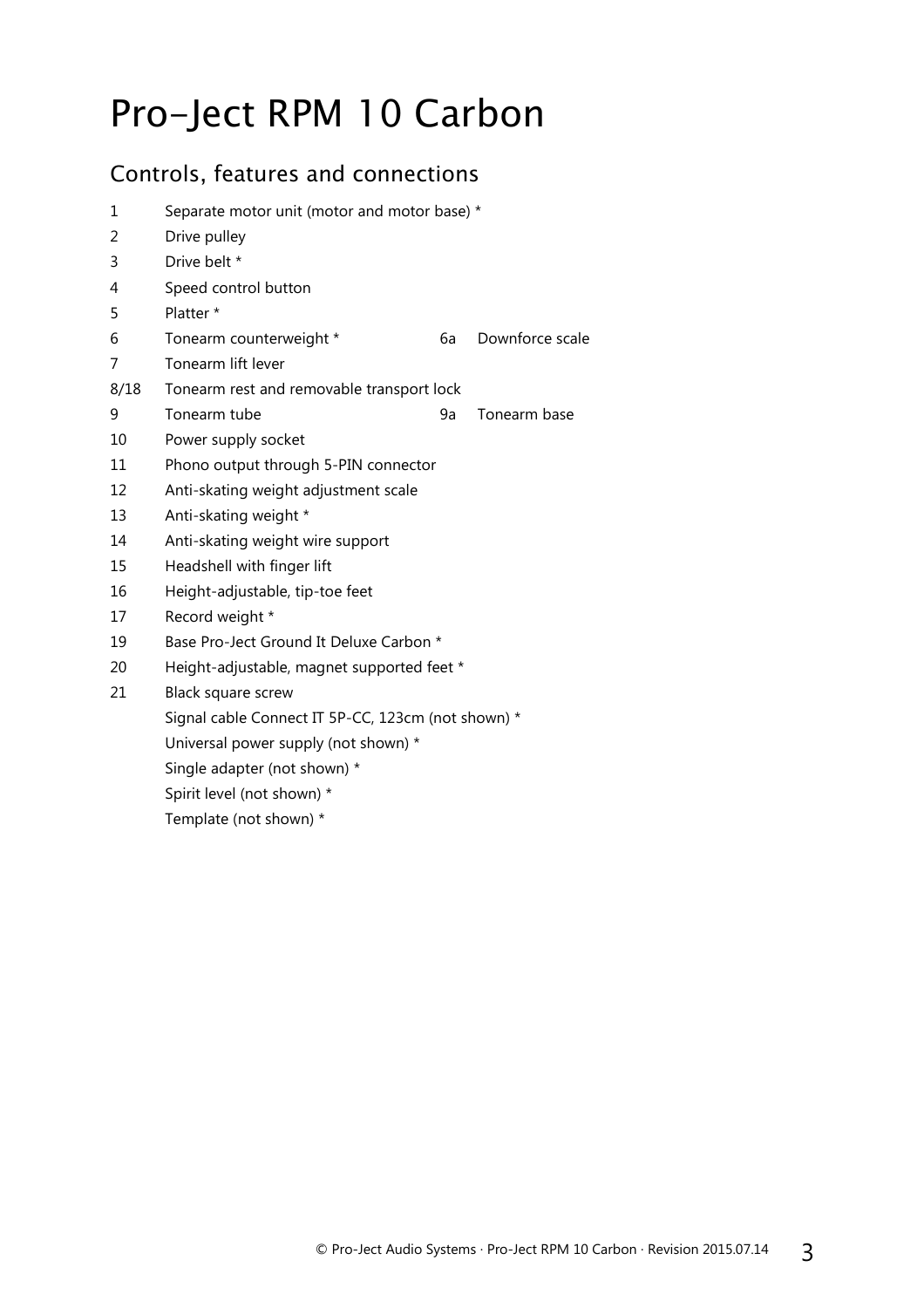Dear music lover,

thank you for purchasing a Pro-Ject Audio Systems record player.

In order to achieve maximum performance and reliability, please study these instructions carefully.



**!** *Warning of hazard for the user, the unit or possible misuse.* 



*Important notice.* 

\*\* The following instructions for adjusting the cartridge are provided in case the cartridge is replaced by a different model at a later date.

During assembling and adjustment small parts could be lost if they are not carefully placed in a suitable receptacle. Before starting assembly make yourself acquainted with the parts listed above which are correspondingly numbered in the technical drawings above. Separately packed items are marked with an asterisk \*.

## Safety instructions

*The power supply is used to connect and disconnect the unit from the mains. Make sure that the plug is easily accessible at all times. Hold the plug when unplugging the power cord. Never handle the power cord while your hands are wet or damp.* 



*Avoid letting liquids enter the device. Never place any item containing liquid, like a flower vase, on or near the device. Never spill any liquid on the device. Never place any naked flame sources, like lighted candles, on or near the device. The product shall not be used in damp or wet locations, next to a bathtub, sink, swimming pool or any other similar conditions.* 

*Keep plastic bags away from children to prevent any risk of suffocation.* 

## Set-up

The deck is supplied partially disassembled and carefully packed for a safe transport. Remove all parts from the transport packaging carefully.

Screw the three tip-toe feet (16) onto the threaded bolts located on the underside of the plinth. Make sure the surface you wish to use the turntable on is levelled (use the supplied spirit level) before placing the turntable on it.

Put the platter bearing housing carefully over the bearing axle. Put the record weight on the platter and level the plinth using the supplied spirit level and the adjustable feet (16).

For assembling the motor and the motor base, place the motor unit on the left side of the turntable. Position the motor unit with the aid of the supplied template. Level the base (19) using the supplied spirit level and the adjustable feet (20).

Fit the drive belt (3) around the platter (5) and the motor pulley (2).

Avoid getting sweat or grease on the belt as these will deteriorate the performance and reduce the belt's lifespan. Use absorbent kitchen paper to remove any oil or grease from the outer edge of the hub and the belt.

Remove the transport lock (18) from the tonearm. Store it in the original packaging so they are available for any future transportation.



*We recommend using the record player without a mat on the platter.*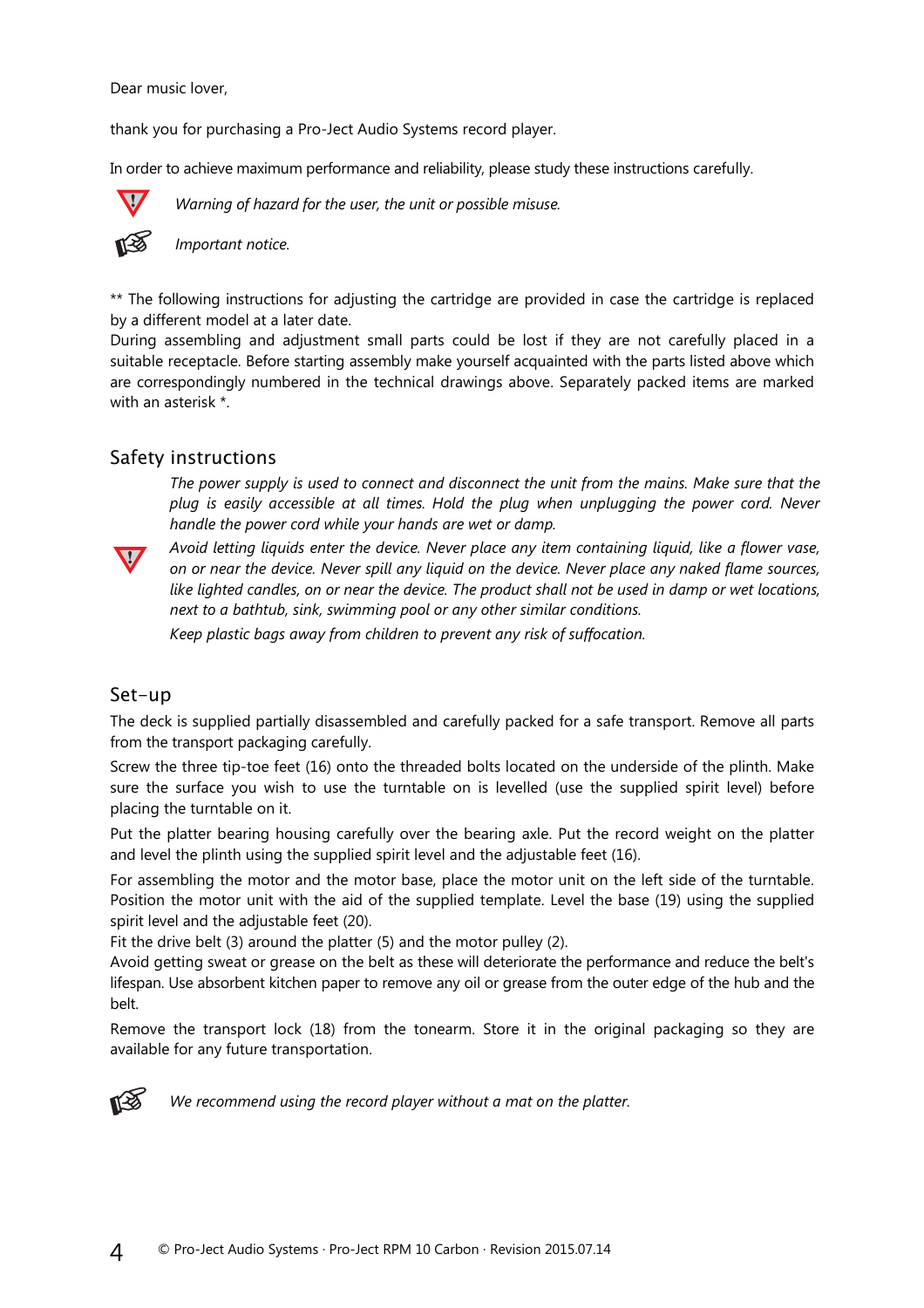## Mounting and connecting the cartridge

All cartridges with half inch mounting holes can be mounted. Leave the needle's protection cover on, fit the cartridge to the headshell by using the supplied screws by passing one screw through each slot in the headshell (15). Do not tighten the nuts yet.

Connect the tonearm wires with the cartridge pins as follows:

white  $\qquad$  left channel positive  $(L+)$ red  $right channel positive (R+)$ green right channel return (R -) blue left channel return (L -)

The full sound quality of the record player can only be achieved if the cartridge is adjusted correctly. Particular tools like the Pro-Ject Audio Systems alignment tool are required to accomplish this job properly. If you are not well acquainted with the adjustment of cartridges, please call for the willing help of your Pro-Ject Audio Systems dealer.



*Please note: adjusting a cartridge and tonearm calls for the greatest care in order to avoid damaging the cartridge or tonearm bearings. Ask your local dealer for help if you are unsure in any of the necessary steps and precautions which must be taken.* 

## Cartridge downforce adjustment

The supplied counterweights (6) are suitable for cartridges weighing between 4 - 6g (counterweight no. **30**), 5 - 8g (counterweight no. **46**), 6 - 10g (counterweight no. **44**) or 8 - 14g (counterweight no. **31**). Alternative counter-weights for cartridges weighing between 15 - 20g (counterweight no. **32**) and 16 - 22g (counterweight no. **33**) are available as accessory parts.

Adjust the downforce before installing the anti-skating weight.

Following adjustments have to be done very carefully Remove cartridge protection cap. Push and turn the counterweight (6) carefully on the rear end of the tonearm tube (9), so that the downforce scale (6a) shows towards the front of the player. Lower the armlift and position the cartridge in the space between arm rest and platter. Rotate the counterweight (6) until the arm tube is balanced. The arm should return to the balanced position if it is moved up or down.

Once the arm is balanced correctly return it to the rest. Hold the counterweight (6) without moving it and gently revolve the downforce scale ring (6a) until the zero is in line with the anti-skating stub (12). Check whether the arm still balances out.

Rotate the counterweight counter clockwise (seen from the front) to adjust the downforce according to the cartridge manufacturer's recommendations. One mark on the scale represents 1 mN (= 0,1g / 0,1 Pond) of downforce.

## Adjusting the vertical tracking angle (vta)

Put a record and the record weight on the platter. When the needle is lowered into the record groove and the tonearm is not resting on the lift arm, the tube of the tonearm should be parallel to the surface of the record.

If it is not, loosen both hexagon screws in the tonearm base just enough to allow vertical movement of the arm pillar without force and slide the arm up or down until it is parallel.

Retighten the hexagon screws without applying excessive force (which would deform the arm pillar) – finger tight is quite sufficient.

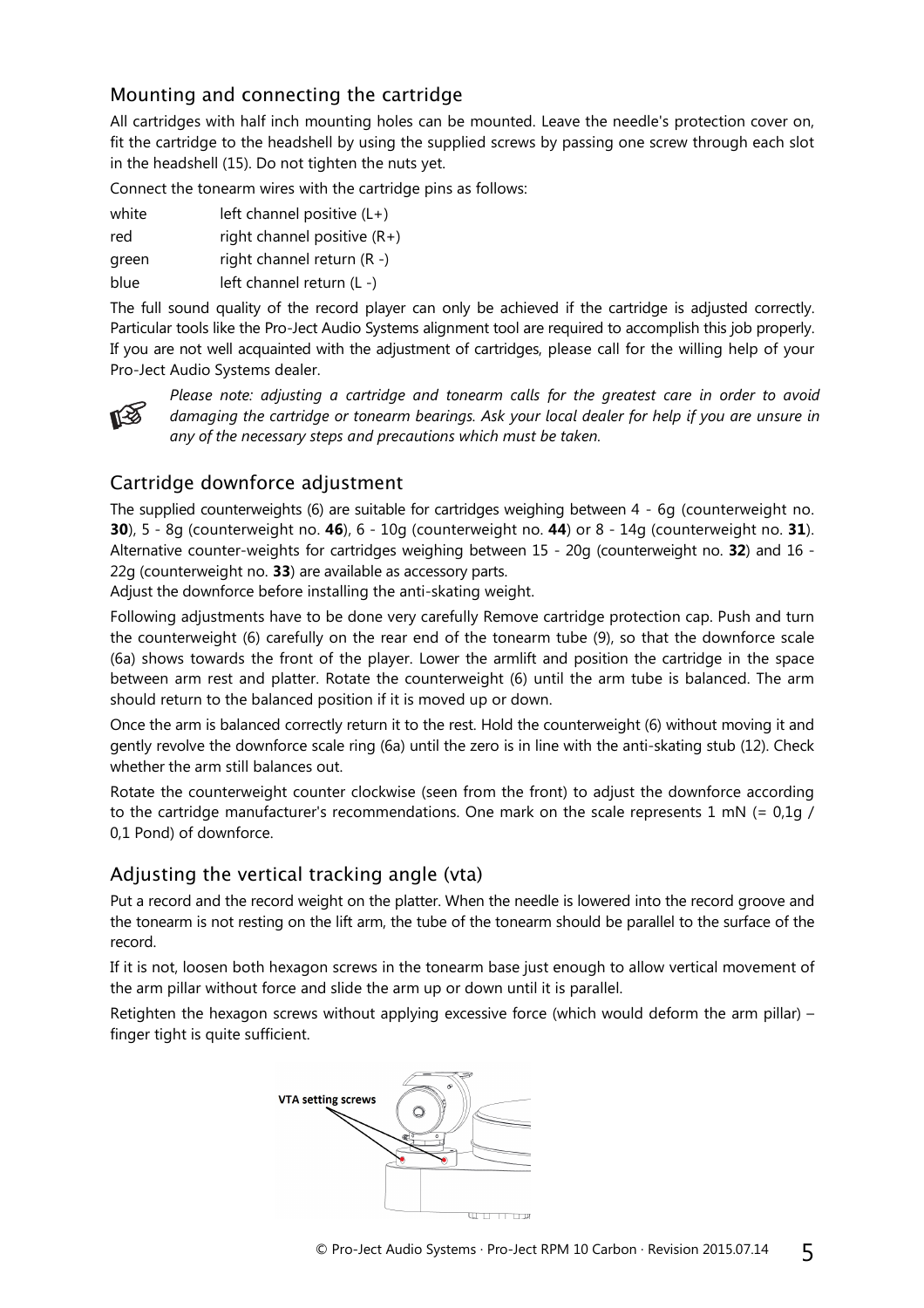## Adjusting the azimuth

The cartridge needle must be vertical in the record groove in order to trace the groove wall modulations correctly.

A small screw at the bearing end of the arm allows incorrect azimuth to be corrected.

Slacken off the screw just enough to be able to revolve the arm tube without applying force. Note! Do not remove this screw completely!

With the aid of a good magnifying glass adjust the needle until it is vertical in the groove (i.e. perpendicular to the record's surface). Ideally this should correspond to the top surface of the cartridge body being parallel to the record surface.

When the needle is vertical, retighten the screw carefully.



*Under no circumstances should the arm tube be adjusted with the needle still in the record groove! Irreparable damage may be caused to the cantilever suspension! The arm must be lifted to make each adjustment and lowered afterwards to check it.* 

## Anti-skating force adjustment

The anti-skating force must be adjusted corresponding to the downforce as follows:

| Downforce       | Groove in the stub (15) |            |                               |                          |
|-----------------|-------------------------|------------|-------------------------------|--------------------------|
| $10 - 14$ mN    |                         |            |                               | $1st$ from bearing rings |
| 15 - 19mN       |                         | $2^{nd}$ " | $\sim$ 11                     |                          |
| 20mN and bigger | a <sub>rd</sub> "       |            | <b>Contract Contract Inc.</b> | $\mathbf{u}$             |



Hang the loop of the thread of the anti-skating weight into the groove of the anti-skating stub (12) corresponding to the downforce applied to your cartridge and hang the thread into the groove of the wire support (14).

## Connection to the amplifier

The record player uses an output through a 5 PIN connector (11). Use supplied **Pro-Ject Connect IT 5P-CC** cable to connect the turntable to the amplifier.

Use the Phono input (sometimes labelled gram, disc or RIAA) on your amplifier. Make sure that the phono input offers correct matching and amplification for the type of cartridge used. Line inputs (like CD, Tuner, Tape or Video) are not suitable.

Take care about connecting the left and right channel correctly. The right channel is usually marked red, the left channel black or white. Check the manual of your amplifier for relevant information. An earthing wire may be connected to the screw terminal between the sockets if you encounter humming problems.

If your amplifier does not have an input suitable for phono cartridges, a separate phono amplifier stage for MM or MC cartridges is required. It has to be connected between record player and a free line level input of the amplifier.

For detailed product information regarding Pro-Ject Audio Systems interconnect cables and phono amplifiers please visit our website: **www.project-audio.com**

#### Mains power connection

A universal power supply with 3 exchangeable sockets adapters suitable for all countries is supplied. Select the correct adapter for your country and insert the adapter to the exchangeable part of the power supply.

Connect the low voltage plug from the power supply to the socket (10) on the rear side of the record player before connecting the power supply to the mains.

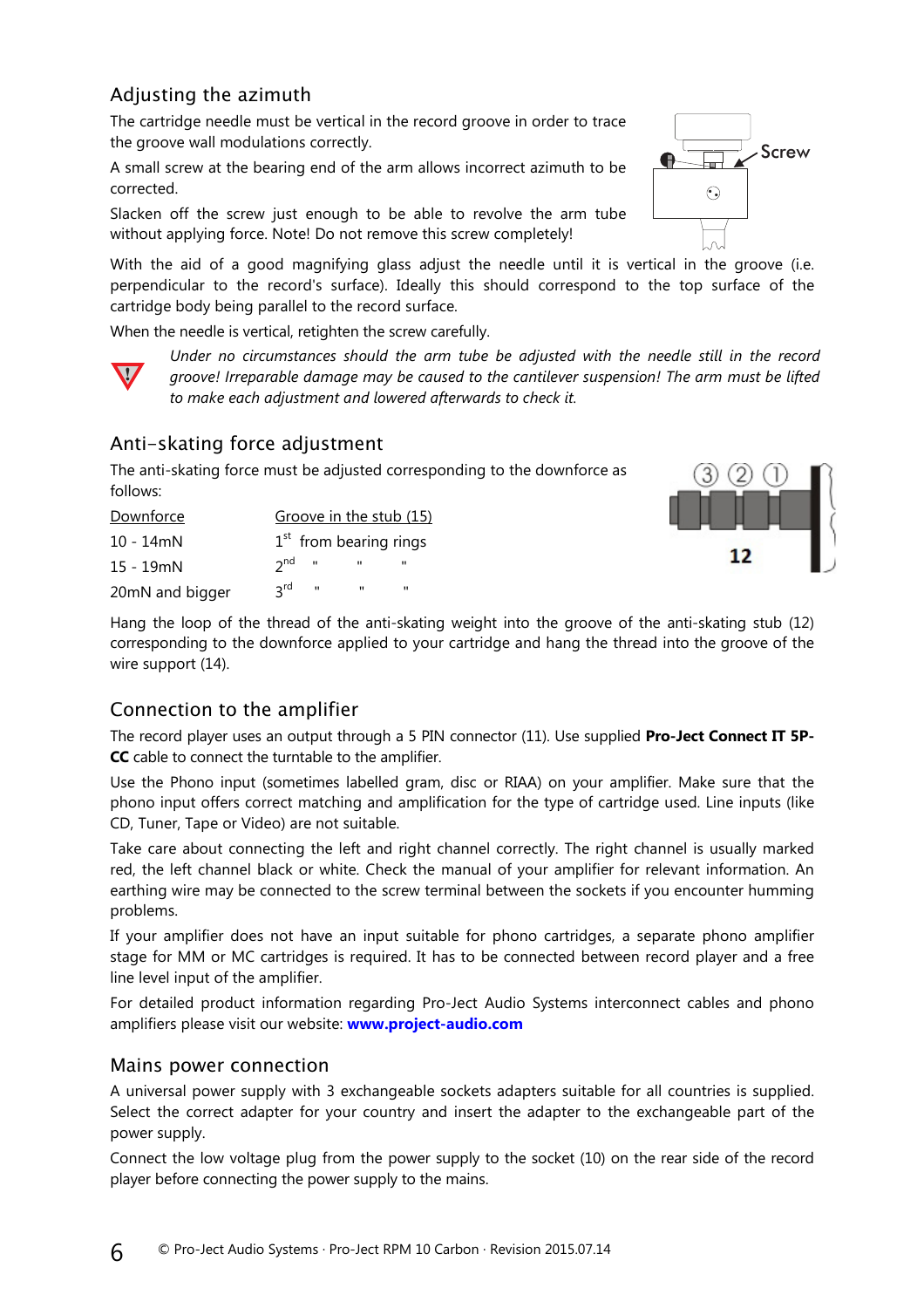## Switching on and off

Pressing the speed control button (4) alternately starts and stops the motor.

## Changing replay speed

Press the speed control button STBY (4) for starting the turntable. To change the speed from 33 r.p.m. to 45 r.p.m., press the STBY (4) button again. Speed is correct, when the LED diode stops blinking. To switch the turntable into STAND BY mode, hold the button STBY (4) for 3 seconds.

## Mounting the optional lid (separately available)

Place the lid carefully over the record player from above.



*For detailed product information please refer to the Pro-Ject web site* **www.project-audio.com.**

#### Maintenance and cleaning

Your record player requires little or no regular maintenance. Remove dust with a slightly moistened antistatic cloth. Never use a dry cloth because this will create static electricity which attracts even more dust! Antistatic cleaning fluids are available at specialized stores but must be applied sparingly to avoid damage to rubber parts. It is recommended to fit the needle cover before cleaning or maintenance to avoid damage.

If the player is not used over a long period of time, the drive belt should be removed to prevent unequal stretching.



*Always disconnect the record player from the mains power supply as a precaution before maintenance!* 

#### Useful tips

The lid (optional) is not only a dust cover but also a resonant structure likely to be excited by and to pass into the plinth the acoustic energy emanating from your loudspeakers during replay. Therefore it is recommended to remove the lid for achieving a better sound quality.

The record player should be positioned on a low-resonance surface such as wood or multiple layer ply board to avoid structural vibrations disturbing replay.

#### Technical specifications PRO-JECT RPM 10 Carbon / Pro-Ject 10cc Evolution

| 33/45 r.p.m.                             |  |  |
|------------------------------------------|--|--|
| 33: 0,11% 45: 0,10%                      |  |  |
| 33: 0,01% 45: 0,01%                      |  |  |
| 73dB                                     |  |  |
| 8,5q                                     |  |  |
| 10 " (254mm)                             |  |  |
| 16 <sub>mm</sub>                         |  |  |
| 15 W max / $<$ 0,3W stanby               |  |  |
| 15V DC / 1,6 A AC, 90-264V AC, 47 - 63Hz |  |  |
| 480 x 210 x 330mm                        |  |  |
| 22 kg                                    |  |  |
| 500 x 65 x 400mm                         |  |  |
| 14,5kg                                   |  |  |
|                                          |  |  |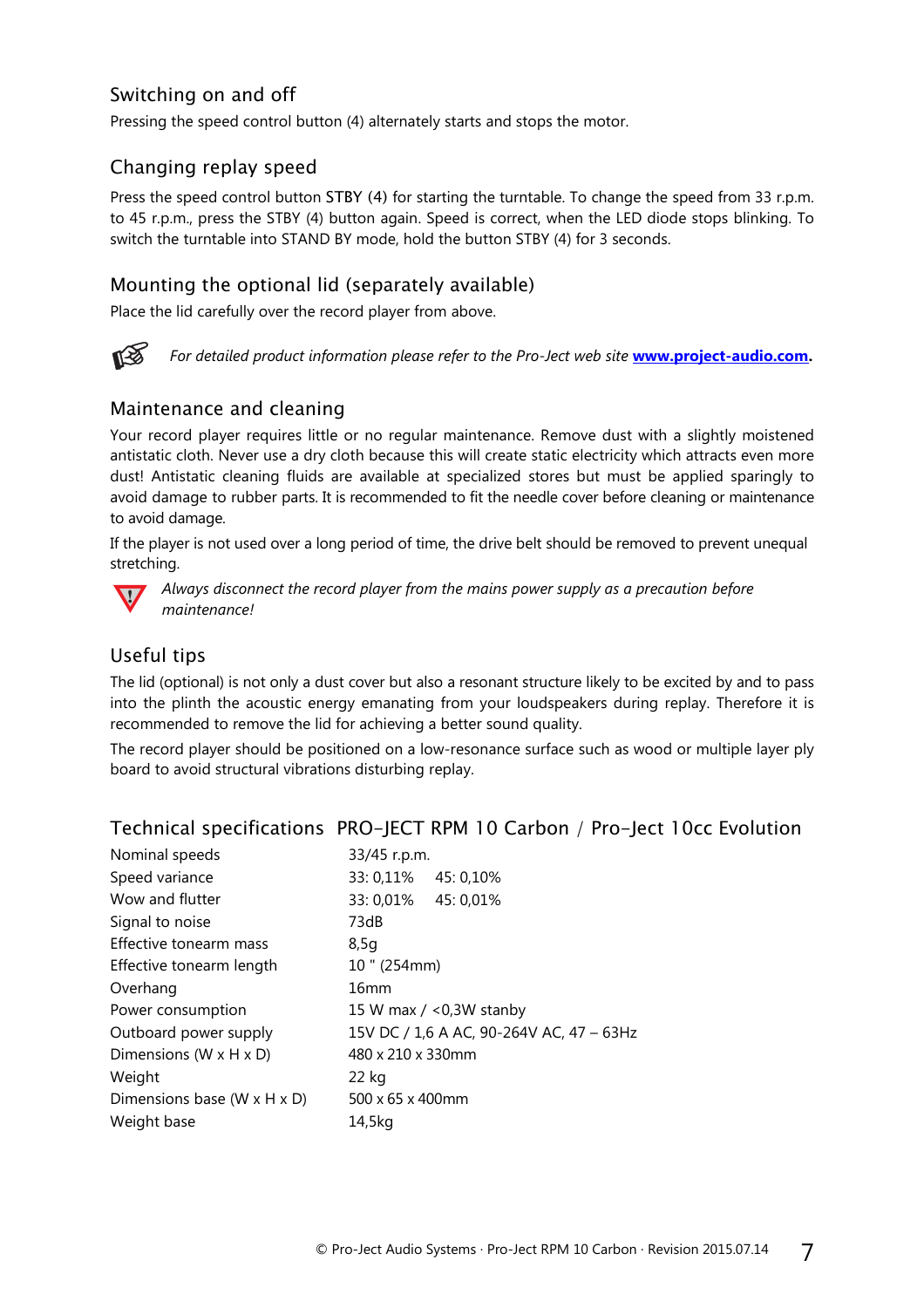## Potential incorrect use and fault conditions

Pro-Ject Audio Systems turntables are manufactured to the highest standards and undergo strict quality controls before leaving the factory. Faults that may possibly occur are not necessarily due to material or production faults but can sometimes be caused by incorrect use or unfortunate circumstances. Therefore the following list of common fault symptoms is included.

#### The platter does not turn although the unit is switched on:

- The unit is not connected to the mains power supply.
- No mains at the socket.
- Drive belt is not fitted or has slipped off.

No signal through one or other channel or both channels:

• No signal contact from the cartridge to the internal tonearm wiring or from that to the arm lead or

from that to the phono box or between that and the amplifier. This could be due to a faulty plug,

broken wire or solder joint or simply loose plug/socket connection.

- Phono input not selected at amplifier.
- Amplifier not switched on.
- Amplifier or speakers defective or muted.
- No connection to the loudspeakers.

Strong hum on phono input:

• No earth connection from cartridge or arm or arm cable to amplifier, or earth loop.

Distorted or inconsistent sound from one or both channels:

- Record player is connected to wrong input of amplifier, or MM/MC switch incorrectly set.
- Needle or cantilever damaged.
- Wrong r.p.m., drive belt overstretched or dirty, platter bearing without oil, dirty or damaged.

#### Service

Should you encounter a problem which you are not able to alleviate or identify despite the above information, please contact your dealer for further advice. Only if the problem cannot be solved there the unit should be sent to the responsible distributor in your country.

Guarantee repairs will be accepted only if the unit is returned correctly packed in the original package. Therefore we strongly recommend keeping the original packaging.

Never return a record player without making sure that it is safely disassembled and correctly packed in the original packaging according to the diagrams on the last page of this user guide. Please remove the following parts from the turntable and pack them separately: power supply socket (10), counterweight (6), anti-skating weight (13) platter (5) and belt (3). Mount the cartridge protection cap. Insert the transport lock for the tonearm (18).

#### Warranty



*The manufacturer accepts no responsibility for damage caused by not adhering to these instructions for use and/or by transportation without the original packaging. Modification or change to any part of the product by unauthorized persons releases the manufacturer from any liability over and above the lawful rights of the customer.* 

Pro-Ject Audio Systems is a Registered Trademark

of H. Lichtenegger.

This guide was produced by: Pro-Ject Audio Systems Copyright  $^\copyright$  2015. All rights reserved. The information was correct at the time of going to press. The manufacturer reserves the right to make changes to the technical specification without prior notice as deemed necessary to uphold the ongoing process of technical development.